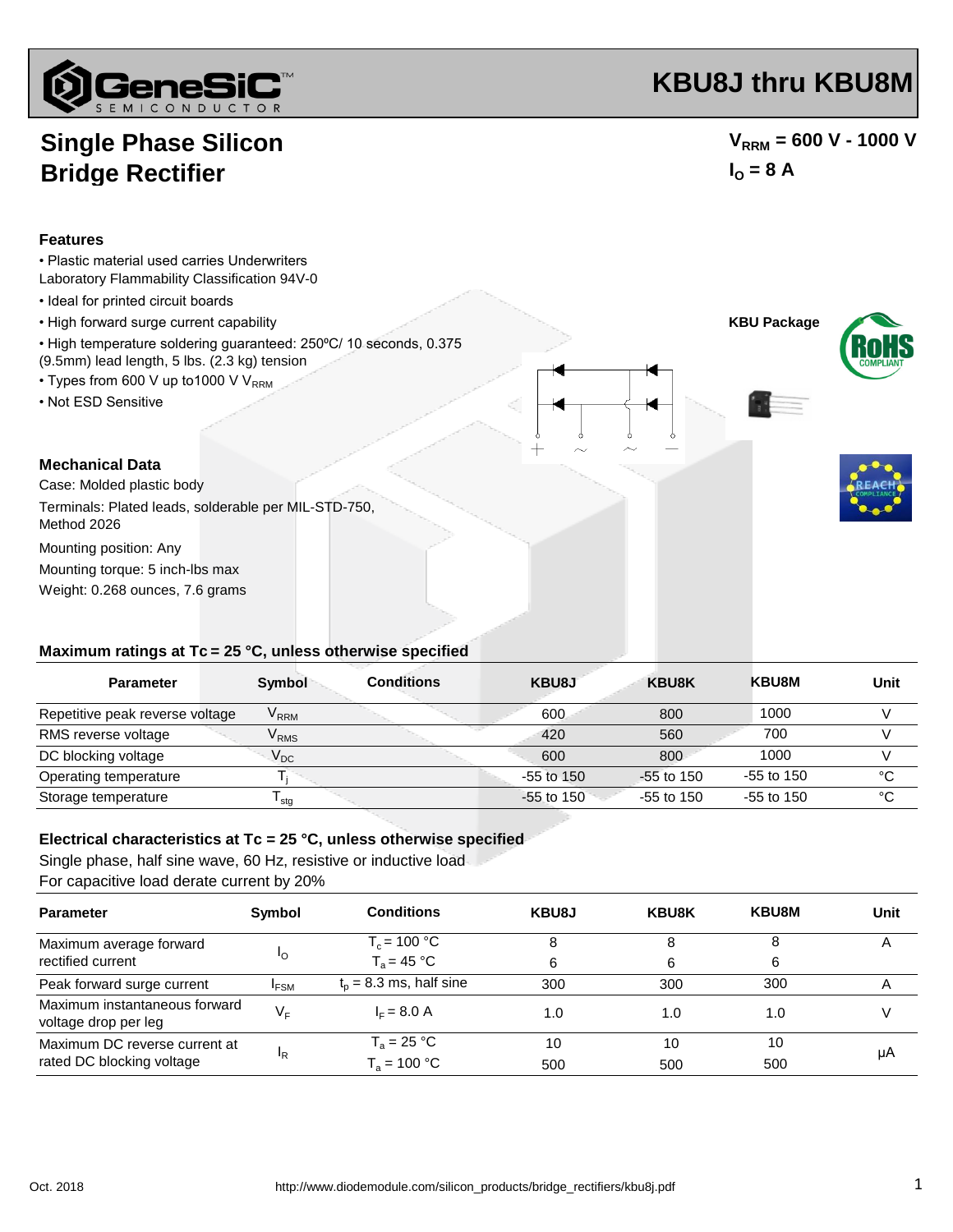

# **KBU8J thru KBU8M**